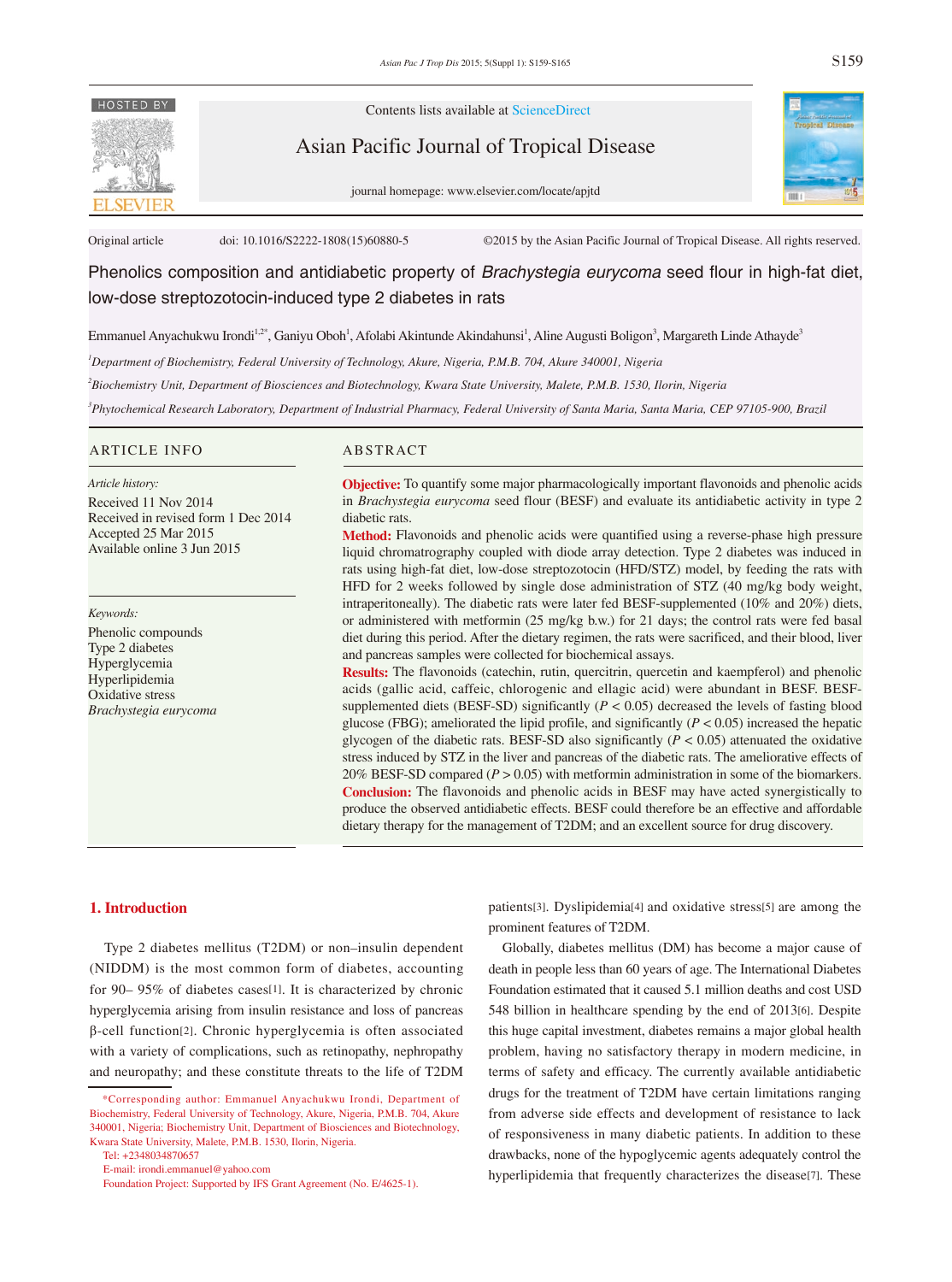drawbacks, coupled with the emergence of the disease into global epidemic have necessitated research into safer and more efficient alternative management strategies for T2DM, including use of nutraceutical dietary therapy.

 Plant phenolics are increasingly attracting research interest due to their possible health benefits in humans. As a prominent group of secondary metabolites, phenolic compounds have diverse pharmacological activities including antidiabetic activity[8], and the consumption of polyphenols-rich diets has been reported to protect against development of degenerative diseases including diabetes[9]. Hence, as natural components of the human diet, plant polyphenols could offer a safer and more affordable management strategy for T2DM than synthetic antidiabetic drugs.

 *Brachystegia eurycoma* is a leguminous tree crop mostly grown in the tropical rain forest of West Africa. It is an economically valuable tree crop, having applications that range from food to ethnomedicine. The edible seeds are used as a natural additive for soup thickening among the rural dwellers in West Africa, particularly in the South-Eastern part of Nigeria[10,11]. The nutrients composition of the seeds as earlier reported by Uhegbu *et al*.[11], shows that they are a good source of nutrient supplement. The seed flour has good water absorption capacity, and so, is useful as functional agent in processed foods such as bakery products and meat formulations [10]. In ethnomedicine, some natives of Nigeria use the extracts of *B. eurycoma* to cure infections such as toothache, scabies, asthma, tuberculosis, bronchitis, catarrh, sore throat, phlegm, guinea worm infections and other inflammatory conditions[12]. To further explore *B. eurycoma* seeds as a potential nutraceutical, this study quantified the major flavonoids and phenolic acids of pharmacological importance in the seeds flour and evaluated its antidiabetic properties in high-fat diet, low-dose streptozotocin-induced T2DM in rats.

# **2. Materials and methods**

## *2.1. Sample collection and preparation*

 Sample of *B. eurycoma* seeds (Figure 1) was purchased in a local farm settlement in Ibadan, Oyo State, Nigeria. The seeds were later authenticated at the Department of Botany, University of Ibadan, Nigeria. Subsequently, the seeds were sorted, sun-dried, manually shelled and milled to fine particle size to produce the flour (BESF). The BESF sample was packed in an airtight container and stored at 4 *°*C until analysis. All the chemicals used for analysis were of analytical grade.

# *2.2. Experimental animals and induction of T2DM using the HFD/STZ model*

 Adult male Wistar rats weighing 180-200 g were used for this study. The rats were procured from the experimental animal breeding unit of Department of Veterinary Medicine, University of Ibadan, Nigeria, and were handled in accordance with the Guide for the Care and Use of laboratory animals, as approved by the Animal Ethics Committee of our institution. Rats were housed in experimental

cages under a 12 h light-dark cycle at an ambient temperature of (25  $\pm$  2) °C, and were allowed to acclimatize for 7 days, during which they were fed rodent chow and water *ad libitum*. To induce T2DM, rats (excluding the normal control group), were fed HFD (40% fat, 18% protein and 41% carbohydrate, as a percentage of total kcal) for 2 weeks[13], and then injected with single dose STZ (40 mg/ kg body weight, intraperitoneally, in citrate buffer; pH 4.5)[14]. The development of hyperglycemia in rats was confirmed by testing fasting blood glucose (FBG) 72 h post-STZ injection. Rats that maintained FBG higher than 200 mg/dL were considered diabetic, and selected for the study.



**Figure 1.** *B. eurycoma* whole seeds.

## *2.4. Animal groups and experimental design*

 Rats were divided into 5 groups of 5 animals each as follows: group I (normal control) rats were fed basal diet throughout the experiment; group II (diabetic control; HFD + STZ) rats were fed HFD throughout the experiment; group III (diabetic, metformintreated; HFD + STZ + metformin) rats were administered metformin (25 mg/kg bw), while continuing on the HFD; group IV (diabetic, 10% BESF diet-fed; HFD + STZ + 10% BESF) rats were fed HFD supplemented with 10% BESF; group V (diabetic, 20% BESF dietfed; HFD + STZ + 20% BESF) rats were fed HFD supplemented with 20% BESF. The dietary regimen lasted for 21 days, during which FBG was measured at 0, 7th, 14th, 21st day of the study using blood from rats' tail vein. At the end of the experiment, the rats were fasted overnight, and sacrificed. Then their blood, liver and pancreas samples were collected for biochemical assays. The plasma portion of the blood was separated by centrifuging at 800 rpm for 10 min.

# *2.5. Tissue preparation*

 The liver and pancreas tissues, excised immediately after rats were sacrificed, were perfused with ice-cold saline. They were homogenized at 4 °C with 10 times w/v 0.1 M phosphate-buffer, pH 7.4, in a polytron homogenizer. The homogenate was centrifuged at 800 rpm for 5 min at 4 °C to separate the nuclear debris, and an aliquot of the supernatant was used for estimation of malonaldehyde (MDA) level. The supernatant was further centrifuged at 10000 rpm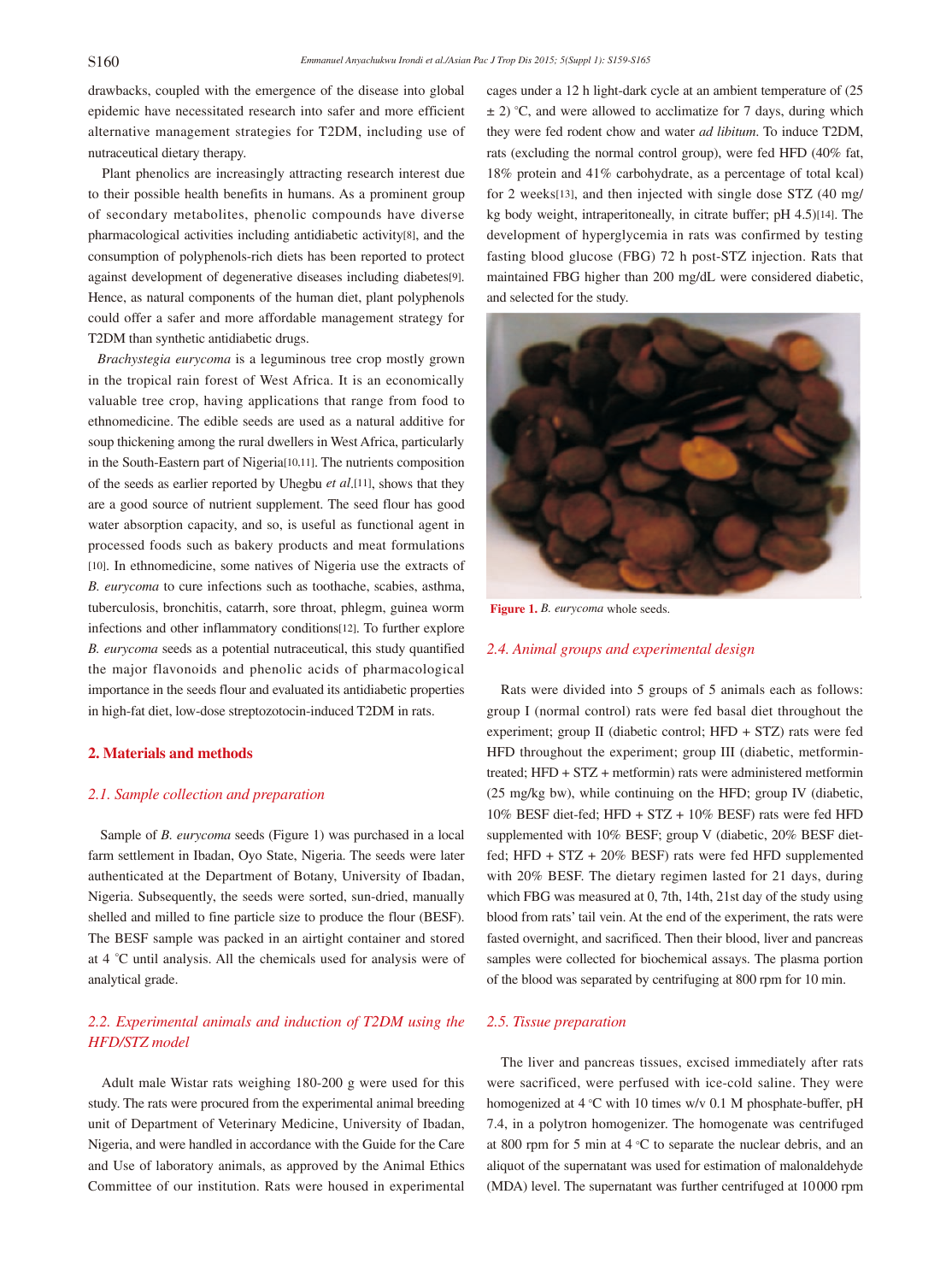for 20 min at 4 °C to get the post-mitochondrial supernatant, which was used for antioxidant biochemical assays.

# *2.6. Quantification of flavonoids and phenolic acids using HPLC-DAD*

 Major flavonoids and phenolic acids content of BESF was quantified using reverse phase HPLC-DAD. The HPLC-DAD instrumentation comprised a Shimadzu Prominence Auto Sampler (SIL-20A) HPLC system (Shimadzu, Kyoto, Japan), equipped with Shimadzu LC-20AT reciprocating pumps connected to a DGU 20A5 degasser with a CBM 20A integrator, SPD-M20A diode array detector and LC solution 1.22 SP1 software.

 Chromatographic quantification of BESF extracts was carried out at a concentration of 20 mg/mL under gradient conditions using  $C_{18}$  column (4.6 mm × 150 mm) packed with 5 µm diameter particles; the mobile phase was water containing 1% formic acid (A) and acetonitrile (B), and solvent gradient elution program used was as described by Kamdem *et al*.[15] with slight modifications. Samples extracts and mobile phase were filtered through 0.45 μm membrane filter (Millipore) and then degassed by ultrasonic bath prior to use. The flow rate was 0.7 mL/min, injection volume 50 μl and the wavelength were 257 for gallic acid, 281 for catechin, 325 nm for chlorogenic, caffeic and ellagic acids, and 366 nm for quercetin, quercitrin, rutin and kaempferol. Stock solutions of standards references were prepared in the HPLC mobile phase at a concentration range of 0.030–0.250 mg/mL for kaempferol, quercetin, quercitrin, rutin and catechin; and 0.050 – 0.450 mg/mL for ellagic, gallic, caffeic and chlorogenic acids. Chromatography peaks of sample were confirmed by comparing its retention time with those of reference standards and by DAD spectra (200 to 600 nm). Both the sample extract and the standards were analyzed in triplicates.

## *2.7. Biochemical assays*

 Fasting blood glucose was estimated using a portable glucometer (Accu check Active). Liver glycogen was estimated following the method reported by Ong and Khoo[16], using Anthrone reagent. Plasma Lipid profile, namely, triglycerides (TRIG), total cholesterol (TC) and high-density lipoprotein (HDL) levels were estimated using commercially available standard kits (Randox Laboratories), according to manufacturer's instruction. Low-density lipoproteins (LDL) and very low-density lipoproteins (VLDL) levels were calculated using Friedewald formula[17], as follows: LDL= TC – (HDL+ VLDL); VLDL= TG/5.

 Enzymatic and non-enzymatic biomarkers of oxidative stress in liver and pancreas tissues were determined according to the following methods: superoxide dismutase (SOD), glutathione peroxidase (GPx) and glutathione reductase (GR) activities were estimated using standard kits (Randox Laboratories); catalase (CAT) activity[18]; reduced glutathione (GSH) level[19]. Liver and pancreas malondialdehyde (MDA) level as an index of lipid peroxidation was determined according to the method described by Okhawa *et*  *al*.[20]. The protein content of the liver and pancreas was estimated following the method of Lowry *et al*.[21].

# *2.8. Statistical analysis*

 Results of replicate experiments were expressed as mean ± standard deviation (SD). Analysis of variance (ANOVA) and least significance difference (LSD) were carried out on the result data at 95% confidence level using SPSS statistical software package, version 17.

#### **3. Results**

### *3.1. Flavonoids and phenolic acids composition of BESF*

 Table 1 presents the major flavonoids and phenolic acids of pharmacological importance in BESF. A representative chromatogram of the reverse phase HPLC-DAD analysis of the sample is shown in Figure 2. Flavonoids including catechin, rutin, quercitrin, quercetin and kaempferol were in appreciable levels in BESF in the order of quercitrin > kaempferol > quercetin > rutin > catechin. Similarly, phenolic acids including gallic acid, caffeic acid, chlorogenic acid and ellagic acid were abundant in BESF such that caffeic acid > chlorogenic acid > ellagic acid > gallic acid. **Table 1**

Major phenolic acids and flavonoids composition of BESF by HPLC-DAD.

| Phenolic compound | Quantity (mg/g dry weight) |
|-------------------|----------------------------|
| Gallic acid       | $1.17 \pm 0.03$            |
| Catechin          | $3.69 \pm 0.01$            |
| Chlorogenic acid  | $18.05 \pm 0.01$           |
| Caffeic acid      | $18.13 \pm 0.02$           |
| Ellagic acid      | $9.26 \pm 0.01$            |
| Rutin             | $5.92 \pm 0.01$            |
| Quercitrin        | $14.87 \pm 0.03$           |
| Quercetin         | $6.04 \pm 0.01$            |
| Kaempferol        | $9.11 \pm 0.02$            |

Results are expressed as mean ± SD of triplicate determinations.



**Figure 2.** Representative HPLC chromatogram of B. eurycoma seed flour. Gallic acid (peak 1), catechin (peak 2), chlorogenic acid (peak 3), caffeic acid (peak 4), ellagic acid (peak 5), rutin (peak 6), quercitrin (peak 7), quercetin (peak 8) and kaempferol (peak 9).

#### *3.2. Fasting blood glucose level*

 The effect of BESF-SD on the FBG level of diabetic rats is shown in Figure 3. The FBG levels of diabetic rats increased significantly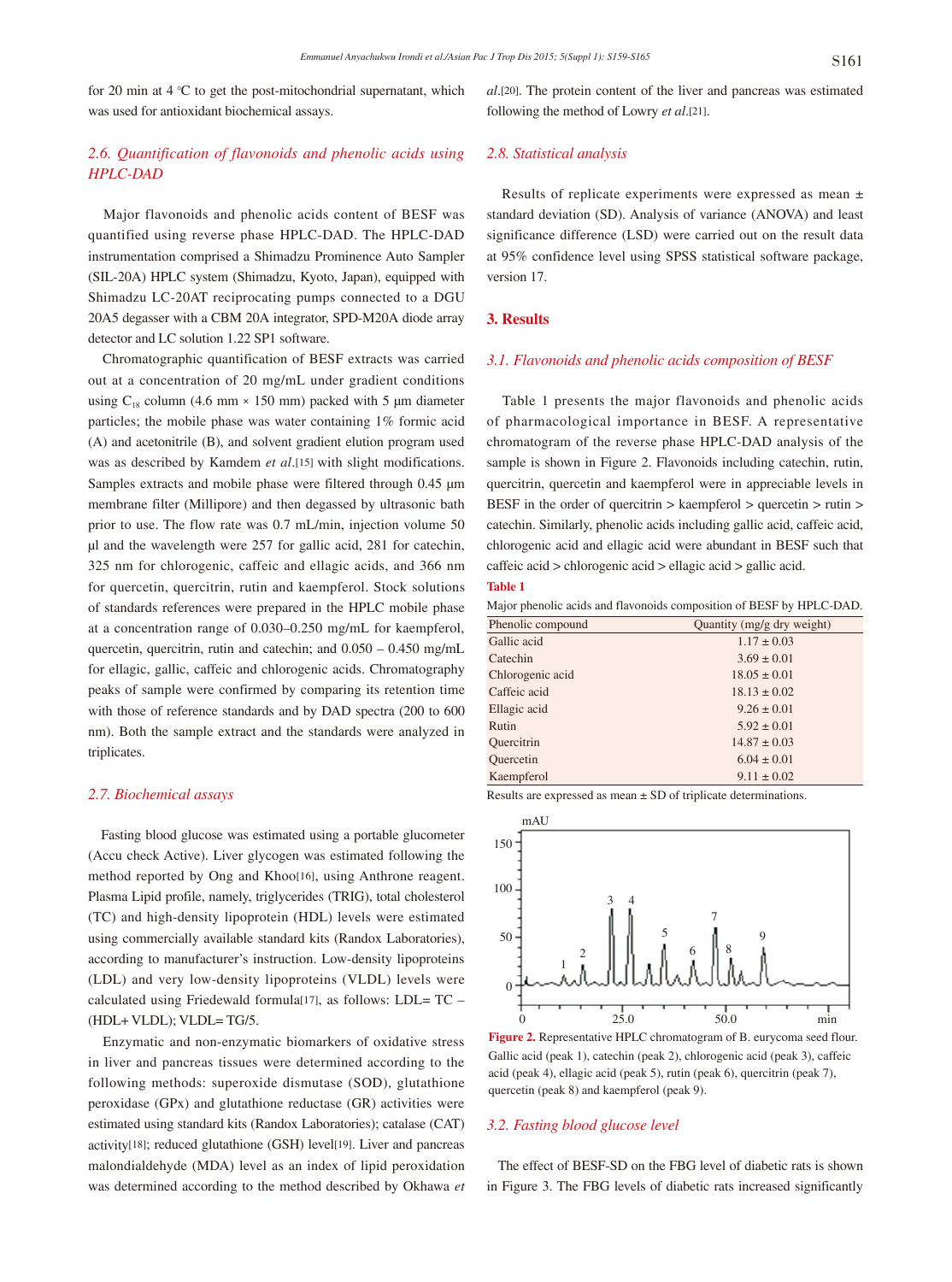$(P < 0.05)$  compared with that of normal control rats. Feeding of the diabetic rats with BESF-SD (10% and 20%) significantly  $(P < 0.05)$ reduced the FBG levels progressively on the 7th, 14th and 21st day of the dietary regimen. As expected, metformin administration also resulted in a significant  $(P < 0.05)$  decrease of the FBG level of the diabetic rats. Interestingly, at the end of the experiment the level of reduction in FBG levels of the diabetic rats due to BESF-SD and metformin administration were comparable  $(P > 0.05)$ .



# *3.3. Hepatic glycogen and lipid profile*

 The effect of BESF-SD on the hepatic glycogen and plasma lipid profile of diabetic rats is shown in Table 2. The hepatic glycogen level of the diabetic rats decreased significantly  $(P < 0.05)$  relative to the normal control group. However, relative to the diabetic control group (HFD+STZ), diabetic rat fed BESF-SD had significantly (*P* < 0.05) increased hepatic glycogen level. At the end of the experiment, the hepatic glycogen level of the rats fed 20% BESF-SD was comparable  $(P > 0.05)$  with that of the metform in-treated group.

#### **Table 2**

|  | Effect of BESF-SD on the hepatic glycogen and plasma lipid profile of diabetic rats. |
|--|--------------------------------------------------------------------------------------|
|  |                                                                                      |

The diabetic control rats showed a significant  $(P < 0.05)$  increase in plasma TRIG, TC, LDL-C and VLDL-C, with a concomitant significant  $(P < 0.05)$  decrease in plasma HDL-C compared to the normal control group. Feeding with BESF-SD significantly (*P* < 0.05) ameliorated these distortions in the lipid profile.

# *3.4. Hepatic and pancreatic enzymatic and non-enzymatic biomarkers of oxidative stress*

 The Liver and pancreas are two major organs directly involved in glucose metabolism; they are therefore vulnerable to oxidative damage arising from the reactive oxygen species (ROS) generated during chronic hyperglycemia. Hence, markers of oxidative stress were evaluated in the liver and pancreas of rats. The effect of BESF-SD on the levels of enzymatic and non-enzymatic biomarkers of oxidative stress in liver and pancreas tissues of diabetic rats is shown in Table 3. The level of peroxidation of the hepatic and pancreatic lipids, reported as MDA level, was significantly  $(P < 0.05)$  higher in the diabetic control group than in the normal control group. The hepatic and pancreatic MDA levels of diabetic rats fed BESF-SD significantly  $(P < 0.05)$  reduced relative to that of the diabetic control group.

 The hepatic and pancreatic levels of GSH depleted significantly  $(P < 0.05)$  in the diabetic control group compared with the normal control group. However, feeding with BESF-SD significantly (*P* < 0.05) counteracted the GSH depletion both in the liver and pancreas. Similarly, the specific activities of GPx, GR, SOD and CAT in the liver and pancreas significantly  $(P < 0.05)$  depreciated in the diabetic control group compared with the normal control rats. This was however significantly  $(P < 0.05)$  reversed by the BESF-SD. The extent of reversal of the depreciated activity of GR in both the

| Parameter/Groups          | Control                       | HFD+STZ                       | HFD+STZ+Metformin         | $HFD+STZ+10\%$ BESF       | HFD+STZ+20% BESF          |  |  |
|---------------------------|-------------------------------|-------------------------------|---------------------------|---------------------------|---------------------------|--|--|
| Hepatic glycogen $(mg/g)$ | $44.82 \pm 2.10^a$            | $18.53 \pm 1.14^{\circ}$      | $33.34 + 1.32^b$          | $26.90 \pm 1.02^{\circ}$  | $34.91 \pm 1.03^b$        |  |  |
| TRIG (mg/dL)              | $111.41 \pm 1.81^e$           | $248.97 \pm 2.30^{\circ}$     | $130.16 \pm 1.52^{\circ}$ | $179.48 \pm 2.11^{\circ}$ | $145.92 \pm 1.88^{\circ}$ |  |  |
| $TC$ (mg/dL)              | $144.46 \pm 3.34^e$           | $297.22 \pm 2.64^{\circ}$     | $169.24 \pm 3.34^b$       | $160.93 \pm 2.77^{\circ}$ | $156.06 \pm 2.16^{\circ}$ |  |  |
| $HDL-C$ (mg/dL)           | $51.62 \pm 0.40^{\circ}$      | $21.04 \pm 0.75$ <sup>d</sup> | $34.99 \pm 1.37^b$        | $29.36 \pm 0.93^{\circ}$  | $32.51 \pm 0.93^{\circ}$  |  |  |
| $LDL-C$ (mg/dL)           | $70.56 \pm 3.76$ <sup>d</sup> | $22638 + 332^{\circ}$         | $10822 + 273^b$           | $95.68 \pm 2.92^{\circ}$  | $94.37 \pm 2.18^{\circ}$  |  |  |
| $VLDL-C$ (mg/dL)          | $22.28 \pm 0.36^{\circ}$      | $49.79 \pm 0.46^{\circ}$      | $26.03 \pm 0.30^{\circ}$  | $35.90 \pm 0.42^b$        | $29.18 \pm 0.38$ °        |  |  |

Results are expressed as mean  $\pm$  SD of replicate determinations ( $n = 5$ ). Values with different letters along the same row differ significantly ( $P < 0.05$ ).

#### **Table 3**

| Parameter/Group               | Control $(C)$                | HFD+STZ                         | HFD+STZ+Metformin               | HFD+STZ+10% BESF HFD+STZ+20% BESF |                                |
|-------------------------------|------------------------------|---------------------------------|---------------------------------|-----------------------------------|--------------------------------|
| Hepatic MDA (nmol/g Prot)     | $266.87 \pm 8.60^{\circ}$    | $696.52 \pm 13.27$ <sup>a</sup> | $318.52 \pm 14.07^{\circ}$      | $342.39 \pm 13.05^{\circ}$        | $316.57 \pm 10.30^{\circ}$     |
| Pancreatic MDA (nmol/g Prot)  | $140.87 \pm 7.16^{\circ}$    | $335.87 \pm 11.06^a$            | $171.52 \pm 10.27$ <sup>c</sup> | $212.61 \pm 9.41^b$               | $172.83 \pm 7.73$ <sup>c</sup> |
| Hepatic GSH (nmol/mg Prot)    | $3.73 \pm 0.02^{\circ}$      | $2.13 \pm 0.03^{\circ}$         | $3.38 \pm 0.08^b$               | $3.10 \pm 0.10^{\text{d}}$        | $3.26 \pm 0.10^{\circ}$        |
| Pancreatic GSH (nmol/mg Prot) | $2.46 \pm 0.01^{\circ}$      | $1.41 \pm 0.02^e$               | $2.23 \pm 0.05^{\circ}$         | $2.01 \pm 0.07^{\text{d}}$        | $2.12 \pm 0.06^{\circ}$        |
| Hepatic GPx (U/mg Prot)       | $29.55 \pm 1.11^{\circ}$     | $16.87 \pm 0.20^{\circ}$        | $26.80 \pm 0.60^b$              | $24.58 \pm 0.80^{\circ}$          | $25.83 \pm 0.76^b$             |
| Pancreatic GPx (U/mg Prot)    | $13.71 \pm 0.42^{\circ}$     | $4.75 \pm 0.23^{\circ}$         | $8.33 \pm 0.14^b$               | $6.20 \pm 0.06^{\circ}$           | $7.25 \pm 0.06^{\circ}$        |
| Hepatic GR                    | $20.40 \pm 1.15^{\circ}$     | $8.43 \pm 0.66^{\circ}$         | $13.40 \pm 0.66^{\circ}$        | $12.48 \pm 0.61$ <sup>d</sup>     | $16.35 \pm 0.93^b$             |
| Pancreatic GR                 | $12.48 \pm 0.55^{\circ}$     | $4.52 \pm 0.35^{\circ}$         | $7.54 \pm 0.12^{\circ}$         | $7.90 \pm 0.46^{\circ}$           | $8.63 \pm 0.49^b$              |
| Hepatic SOD (U/mg Prot)       | $10.25 \pm 0.56^{\circ}$     | $4.80 \pm 0.44^{\circ}$         | $8.75 \pm 0.14^b$               | $7.04 \pm 0.06^{\circ}$           | $7.88 \pm 0.06c$               |
| Pancreatic SOD (U/mg Prot)    | $4.92 \pm 0.27$ <sup>a</sup> | $2.35 \pm 0.21^{\circ}$         | $4.16 \pm 0.07^b$               | $3.15 \pm 0.03^{\text{d}}$        | $3.56 \pm 0.03^{\circ}$        |
| Hepatic CAT (U/mg Prot)       | $35.88 \pm 1.25^{\circ}$     | $19.44 \pm 0.81^{\circ}$        | $30.45 \pm 0.48^{\circ}$        | $26.76 \pm 0.21$ <sup>d</sup>     | $28.71 \pm 0.21^{\circ}$       |
| Pancreatic CAT (U/mg Prot)    | $16.68 \pm 0.58^{\circ}$     | $8.61 \pm 0.38^{\circ}$         | $14.16 \pm 0.22^b$              | $12.22 \pm 0.10^{\circ}$          | $13.13 \pm 0.10^{\circ}$       |

Results are expressed as mean  $\pm$  SD of replicate determinations ( $n = 5$ ). Values with different letters along the same row differ significantly ( $P < 0.05$ ).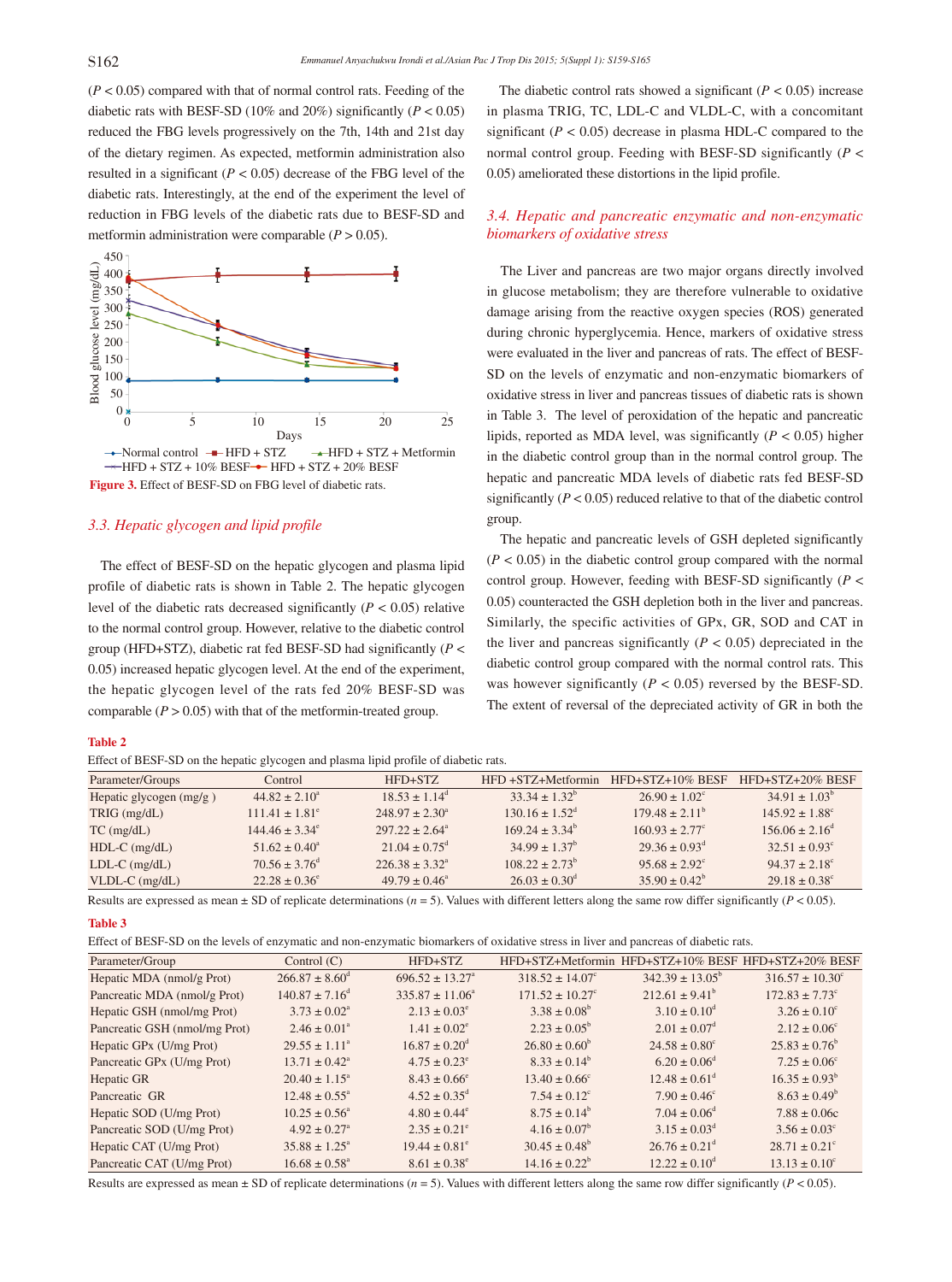liver and pancreas was significantly (*P* < 0.05) higher in 20% BESF-SD fed group than in metformin-treated group; but the hepatic GPx activity was comparable  $(P > 0.05)$  in these two treatment groups.

## **Discussion**

 Plant products rich in polyphenols could offer a safer, cheaper and more effective strategy for managing T2DM than synthetic antidiabetic drugs. Flavonoids and phenolic acids constitute the main classes of polyphenols in addition to stilbenes and lignans[22]. These two classes of polyphenols have been reported to be of pharmacological importance[23], having several pharmacological activities including antidiabetic activity[8]. Plant extracts rich in these two classes of phenolic compounds were potent in inhibiting some key enzymes implicated in the pathology and complications of T2DM *in vitro*[23]. Flavonoids are prominent for their multifaceted pharmacological activities including antidiabetic efficacy. For instance, rutin has been reported to lower blood glucose and increase the activities of the antioxidant enzymes SOD, CAT and GPx in diabetic rats[24]; quercetin also lowered blood glucose, reduced lipid peroxidation and increased the activities of SOD and CAT and GSH level in diabetic rats[25]. It is interesting to report that the levels of the flavonoids and phenolic acids in BESF are much larger than the levels in the edible parts of vegetables. For instance, the quercetin in BESF (6000.04 mg/kg) in this study is about 600 times larger than the level (generally below 10 mg/kg) in the edible parts of vegetables[26]. Phenolic acids of plant origin such as caffeic acid and chlorogenic acid have also been reported to exhibit antidiabetic activity[27].

 The induction of T2DM using HFD, low-dose STZ model had been reported by previous studies[13,14]. STZ is a known diabetogen [28], being able to cause the destruction of β-cells of the islets of Langerhans, thereby leading to a massive reduction in insulin release. Deficiency of insulin consequently leads high glucose level in the blood (hyperglycemia)[29] and other metabolic aberrations such as increased cholesterol[30] associated with T2DM. Insulin deficiency is usually accompanied with decreased utilization of glucose by the tissues, and excessive hepatic glycogenolysis and gluconeogenesis, which constitute the fundamental mechanism underlying hyperglycemia in DM[31]. The ameliorative effect of BESF-SD on the hyperglycemic conditions of the diabetic rats observed in this study could be attributed to the flavonoids and phenolic acids present in the BESF, which may have exerted their antihyperglycemic activity through reduction of intestinal absorption of dietary carbohydrate, inhibition of glucose-metabolizing enzymes, improvement of pancreas β-cell function, stimulation of insulin secretion and action, and antioxidative action[32,33].

 Liver glycogen level is a good index for assessing antihyperglycemic activity of therapeutic agents[34]. Glycogen metabolism is regulated through reciprocal modulation of glycogen phosphorylase and glycogen synthase, such that activation of glycogen phosphorylase is tightly linked to inhibition of glycogen synthase, and vice versa[35]. Insulin enhances intracellular glycogen deposition by stimulating activities of glycogen synthase and inhibiting glycogen

phosphorylase[36]. However, under a condition of insulin deficiency as triggered by the diabetogenic activity of STZ, this regulatory function of insulin is jeopardized; this could be responsible for the depleted hepatic glycogen level in the diabetic rats observed in this study. This finding is in agreement with that of Ahmed *et al*.[37], who reported that STZ-induced diabetes reduced hepatic glycogen content in diabetic rats. Pari and Murugan[38] also reported that insulin deficiency resulted in the activation of glycogenolytic and gluconeogenic pathways. This anomaly was however reversed in diabetic rats fed BESF-SD. This reversal may have resulted from increased insulin release; increased synthesis of glycogen synthase and prevention of its inactivation[39], due to the BESF-SD.

 Diabetic hyperglycemia is usually accompanied by changes in the levels of plasma lipids. These alterations in plasma lipid profile arise from abnormalities in lipid metabolism, and contribute to the development of coronary heart disease (CHD) in diabetic patients[40]. Under normal metabolic conditions, insulin activates lipoprotein lipase, the enzyme that hydrolyzes triglycerides to release fatty acids and glycerol. The fatty acids are then taken up by body tissues where they are oxidized for fuel or re-esterified for storage. However, deficiency in insulin results in inactivation of this enzyme thereby leading to elevated plasma TRIG (hypertriglyceridemia). In this study, elevation in plasma TRIG, TC, LDL-C and VLDL-C; and reduction in HDL-C were observed in the diabetic rats. These results are in accordance with alterations in lipid profiles of HFDfed, STZ-induced diabetic rats reported by other researchers[41,42]. LDL transports cholesterol from the liver to body tissues[43]. Hence, increase in LDL level promotes deposition of cholesterol in the arteries and aorta, and consequently the development of CHD in diabetic patients. On the other hand, HDL transports endogenous cholesterol and cholesteryl esters from other body tissues to the liver and steroidogenic tissues for metabolism and excretion. Therefore, HDL is a beneficial lipoprotein which protects the system from cholesterol deposition, and hence atherosclerosis[44]. The observed reduction in the elevated plasma TRIG, TC, LDL-C and VLDL-C; and increase in HDL-C levels of diabetic rats fed BESF-SD could be attributed to improvements in the level of insulin secreted by the pancreas, which signals lipid utilization and metabolism. It is also possible that the BESF-SD inhibited fatty acid synthesis to exert its hypocholesterolemic effect[30].

 Chronic hyperglycemia in diabetes is usually accompanied by increased production of ROS and impaired antioxidant defense system, which precipitate oxidative stress. This, in turn, promotes the onset, progression, and pathological consequences of diabetes[45]. Furthermore, diabetic monocytes are induced by oxidative stress to generate large amount of superoxide anion  $(O_2)$  which in turn leads to peroxidation of plasma and tissue lipids to generate peroxidation products[46]. Hence, increased level of lipid peroxidation in tissues of STZ-induced diabetic rats is one of the characteristic features of chronic diabetes[47]. The products of polyunsaturated fatty acids peroxidation such as MDA, can impair membrane function; inactivate membrane-bound receptors and enzymes, and increase tissue permeability[48]. If unmitigated, lipid peroxidation will in turn result in increased production of free radicals that are deleterious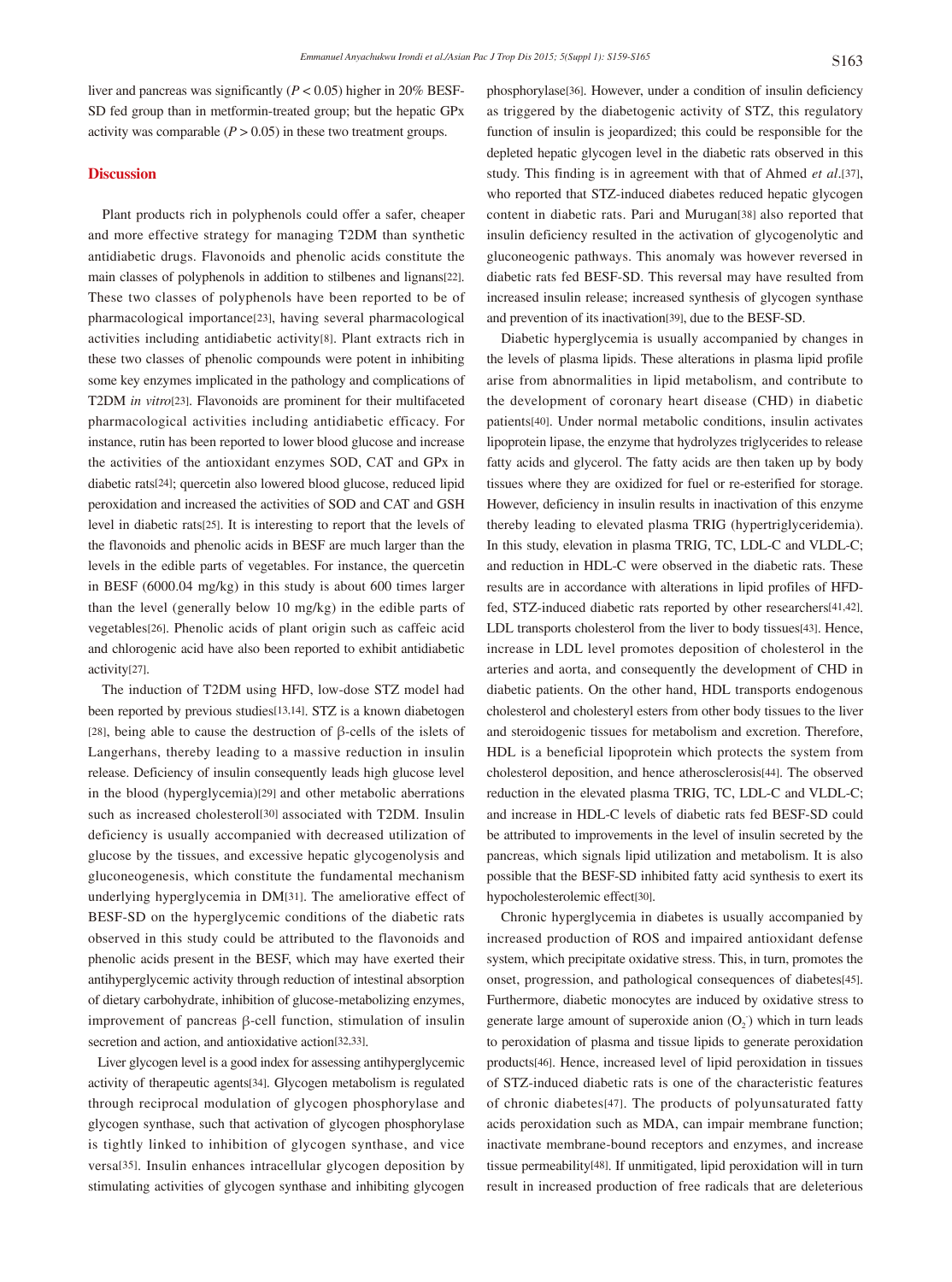to the body cells<sup>[49]</sup>. In particular, the accumulation of  $Fe<sup>2+</sup>$  in the acinar cells and in the islets of Langerhan, has been reported to result in the oxidative destruction of the β-cells of the pancreas associated with DM[50]. In this study, increased lipid peroxidation as indicated by elevated MDA level, was observed in the liver and pancreas of the diabetic rats. This was however mitigated in diabetic rats fed BESF-SD, as well as in those treated with metformin. This therefore suggests that BESF has the potential to protect the pancreas cells and hepatocytes from oxidative damage.

 The depleted GSH level (a non-enzymatic antioxidant) and the attenuated activities of antioxidant enzymes (SOD, CAT, GPx and GR) in the diabetic rats observed in this study indicate impaired antioxidant status arising from exacerbated ROS formation. Increased production of ROS promotes the depletion of nonenzymatic antioxidants, and reduces the activities of antioxidant enzymes[51]. This is in accordance with the findings of other studies that also reported decreased activities of GSH, SOD and CAT in HFD-fed and low dose STZ-induced diabetic rats[52,53]. GSH, SOD, CAT, GPx and GR are part of the antioxidant defense system of the body that protects the body cells from oxidative damage. Among these, SOD, CAT and GPx constitute the front line of the body's endogenous antioxidant enzyme defense system, for scavenging free radicals<sup>[54]</sup>. SOD dismutates  $O^2$ , the most reactive of the ROS, into  $H<sub>2</sub>O<sub>2</sub>$ , and is usually the first antioxidant defense mobilized by the cell against oxidative stress. Then the  $H_2O_2$  is detoxified by CAT and GSHPx[55]. The significant increase in GSH level and the activities of antioxidant enzymes in the liver and pancreas of diabetic rats fed BESF-SD suggests that BESF has the potential to ameliorate oxidative stress and its associated damages that characterize T2DM.

 This study has demonstrated that BESF is a rich source of pharmacologically important flavonoids and phenolic acids. Diets supplemented with BESF displayed potent antidiabetic activity in HFD, low dose STZ-induced T2DM in rats, by ameliorating the FBG, hepatic glycogen, lipids profile and antioxidant status of the diabetic rats. The flavonoids and phenolic acids in BESF possibly acted synergistically to produce the observed antidiabetic effects. Therefore, BESF could be an effective and affordable nutraceutical for the management of T2DM; and an excellent source for drug discovery.

#### **Conflict of interest statement**

We declare that we have no conflict of interest.

## **Acknowledgements**

This study was supported by IFS Grant Agreement (No. E/4625-1).

# **References**

- [1] American Diabetes Association. Diagnosis and classification of diabetes mellitus. *Diabetes Care* 2012; **35**(Suppl 1): S64-71.
- [2] Laakso M. Insulin resistance and its impact on the approach to therapy of type 2 diabetes. *Int J Clin Pract* 2001; Suppl (121): 8-12.
- [3] Oishi N, Morikubo S, Takamura Y, Kubo E, Tsuzuki S, Tanimoto T, et

al. Correlation between adult diabetic cataracts and red blood cell aldose reductase levels. *Invest Ophthalmol Vis Sci* 2006; **47**: 2061-4.

- [4] Ahmed I, Goldstein B. Diabetes mellitus. *Clin Dermatol* 2006; **24**: 237*-* 46.
- [5] Wright E Jr, Scism-Bacon JL, Glass LC. Oxidative stress in type 2 diabetes: the role of fasting and postprandial glycaemia. *Int J Clin Pract*  2006; **60**(3): 30-14.
- [6] International Diabetes Federation (IDF). IDF diabetes atlas. 6th ed. Brussels: IDF; 2013 [Online] Available from: http://www.idf.org/ diabetesatlas [Accessed on June 11, 2014].
- [7] Zia T, Hasnain SN, Hasan SK. Evaluation of the oral hypoglycemic effect of *Trigonella foenum-graecum* (methi) in normal mice. *J Ethanopharmacol* 2001; **75**: 191-5.
- [8] Ghasemzadeh A, Ghasemzadeh N. Flavonoids and phenolic acids: role and biochemical activity in plants and human. *J Med Plants Res* 2011; **5**(31): 6697-703.
- [9] Arts IC, Hollman PC. Polyphenols and disease risk in epidemiologic studies. *Am J Clin Nutr* 2005; **81**: 317S-25S.
- [10] Ndukwu MC. Determination of selected physical properties of *Brachystegia eurycoma* seeds. *Res Agric Eng* 2009; **55**(4): 165-9.
- [11] Uhegbu FO, Onwuchekwa CC, Iweala EEJ, Kanu I. Effect of processing methods on the nutritive and antinutritive properties of seeds of *Brachystegia eurycoma* and *Detarium microcarpum* from Nigeria. *Pak J Nutr* 2009; **8**(4): 316-20.
- [12] Burkhil HM. *The useful plants of West Tropical Africa*. Kew, London: Royal Botanic Gardens; 1997, p. 969.
- [13] Reed MJ, Meszaros K, Entes LJ, Claypool MD, Pinkett JG, Gadbois TM, et al. A new rat model of type 2 diabetes: the fat-fed, streptozotocintreated rat. *Metabolism* 2000; **49**: 1390-4.
- [14] Parveen K, Khan R, Siddiqui WA. Antidiabetic effects afforded by *Terminalia arjuna* in high fat-fed and streptozotocin-induced type 2 diabetic rats. *Int J Diabetes Metab* 2011; **19**: 23-33.
- [15] Kamdem JP, Olalekan EO, Hassan W, Kade J, Yetunde O, Boligon AA, et al. *Trichilia catigua* (Catuaba) bark extract exerts neuroprotection against oxidative stress induced by different neurotoxic agents in rat hippocampal slices. *Ind Crops Prod* 2013; **50**: 625-32.
- [16] Ong KC, Khoo HE. Effects of myricetin on glycemia and glycogen metabolism in diabetic rats. *Life Sci* 2000; **67**: 1695-705.
- [17] Friedewald WT, Levy RI, Fredrickson DS. Estimation of the concentration of low-density lipoprotein cholesterol in plasma, without use of the preparative ultracentrifuge. *Clin Chem* 1972; **18**: 499-502.
- [18] Claiborne A. Catalase activity. In: Green Wald RA, editors. *Handbook of methods for oxygen radical research.* Boca Raton FL: CRC Press; 1985, p. 283-4.
- [19] Jollow DJ, Mitchell JR, Zampaglione N, Gillete JR. Bromobenzene induced liver necrosis: protective role of glutathione and evidence for 3,4-bromobenzene oxide as the hepatotoxic metabolite. *Pharmacology* 1974; **11**: 151-69.
- [20] Okhawa H, Ohishi N, Yagi K. Assay for lipid peroxides in animal tissues by thiobarbituric acid reaction. *Anal Biochem* 1979; **95**: 351-8.
- [21] Lowry OH, Rosenbrough NJ, Farr AL, Randall RJ. Protein measurement with the Folin phenol reagent. *J Biol Chem* 1951; **193**: 265-75.
- [22] Spencer JP, Abd El Mohsen MM, Minihane AM, Mathers JC. Biomarkers of the intake of dietary polyphenols: strengths, limitations and application in nutrition research. *Br J Nutr* 2008; **99**: 12-22.